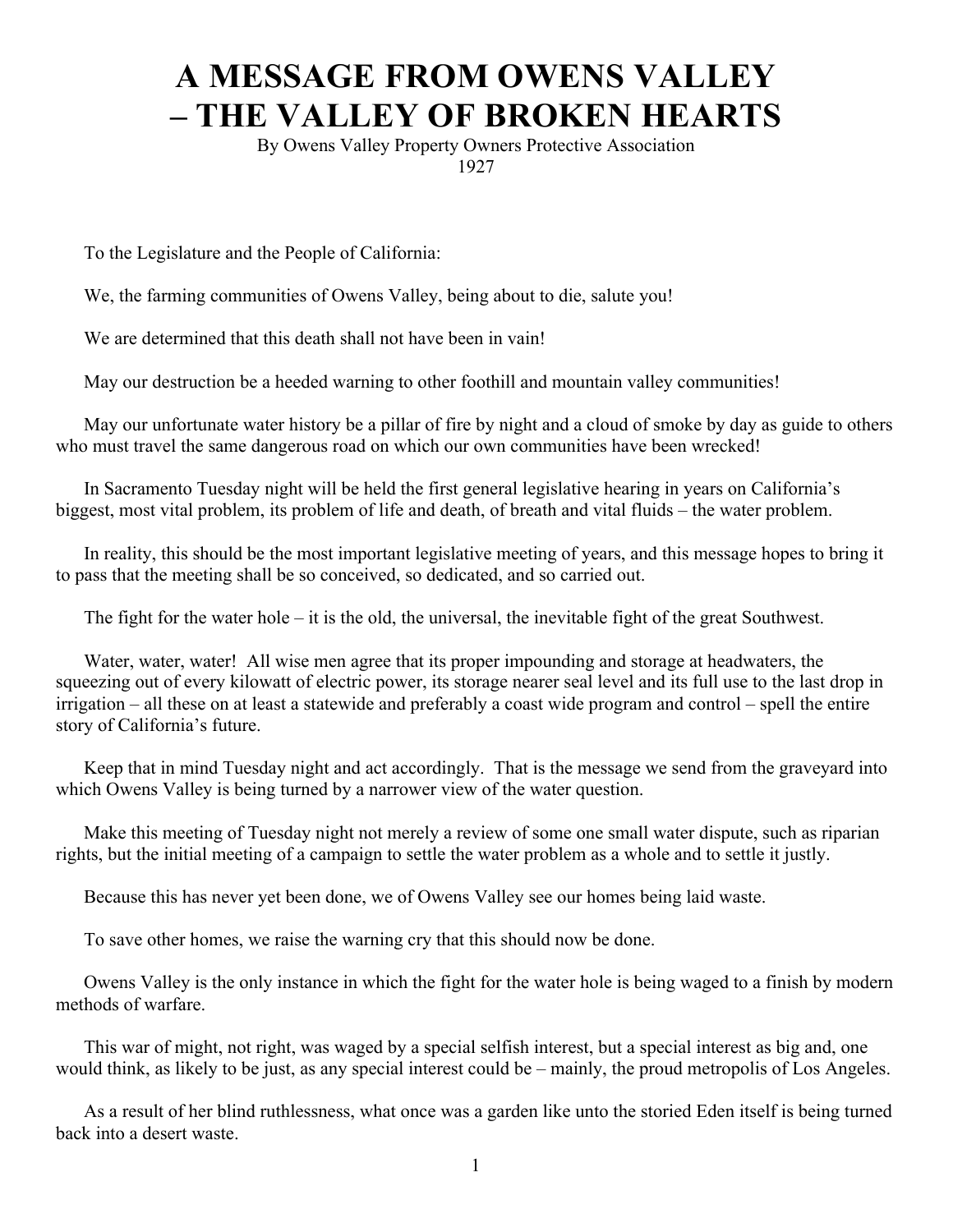The desolating sagebrush is again spreading over acres painfully reclaimed from it, at the cost of privation unknown today, by the hardy pioneer, and defended by him and his family against the marauding Indian. The ghostly barking o the coyote is to replace the voices of children at play.

Neighbor has been turned against neighbor, wife against husband, father against children and sons against each other, and lovers have been parted and romance made a mockery, by the espionage, the intrigue, the propaganda and the connivance of the destructive city.

American homes at America's best, homes of the firmest corner cornerstones and the most exalted household gods, reared by the most devoted and exacting toil, are being burned, and the orchards surrounding them uprooted by tractors, at the behest of this Atilla of cities to conceal from the condemning eye of man the evidences of its ghastly and ghoulish crime.

Where the torch of civilization was once bravely lighted it is being blown out again. Where all evidences of civilization flourished soon only ruins will remain. What will the archaeologist say of them?

See this couple, upon whom life's weathers for sixty years have left their impress, who as children helped their parents dig the ditches irrigating this valley and plant and cultivate the seeds that made it flower and fruit, turn away for the last time from the home representing their life achievement. All the happy memories known to man are locked therein. Now the weeds have conquered lawn and garden and soon will almost conceal the house.

Wait a minute while they stop at the cemetery where their first born child is buried beside their own parents, with two grandchildren in the lot adjoining – and look for the last time upon the memorial stones which the drifting sands may be expected soon to cover.

Nudge them impatiently to burry on, if they tend to loiter by the schoolhouse where they played or at the lane where they courted. They are only our neighbor and his wife of Owens Valley, going out at 60 to make a fresh start in a world they do not know and which will probably devour them.

And then in the end remember that the worst tragedy in the wreck of Owens Valley is one the eyes cannot see. Not the destruction of property, not the failure of businesses whose patrons are gone but which the city has refused to recompense – not any of these is the ultimate and the most pitiable result of the city's policy.

The tragedy of tragedies is the demoralization, the eating away, of human character. In Owens Valley as it used to be, all men were friends and no door was ever locked. Today no man dare look his neighbor in the face lest he detect a traitor or a spy, poisoned by the city's policy of individual purchases.

Is it any wonder that the bitterness I men's hearts has destroyed their faith – in Owens Valley? Trust in mankind is gone – that is the culminating loss.

And all this because Los Angeles wanted the water nature had given to Owens Valley, and refused to pay fairly for it, and would not build a promised reservoir which up to date would amply have met the needs of both. All this because an agency which, if any, ought to be generous and broadminded, has proven through petty and narrow, utterly without a heart and scruples.